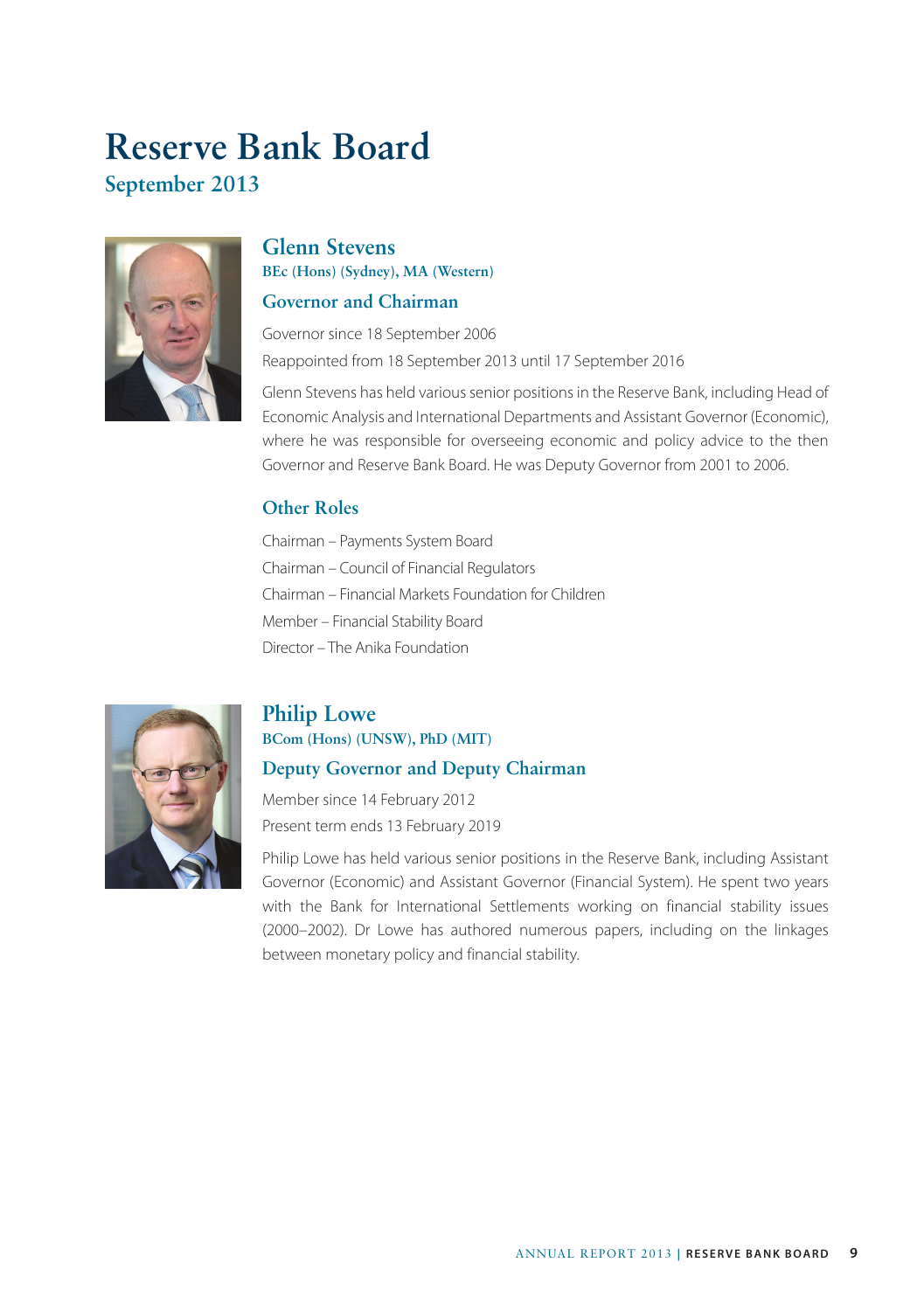

#### **John Akehurst MA (Oxon)**

#### **Non-Executive Member**

Member since 31 August 2007 Present term ends 30 August 2017

John Akehurst has had extensive experience in the oil and gas industry. He held a number of engineering and management positions with Royal Dutch Shell (1976–1996) and as CEO of Woodside Petroleum Ltd (1996–2003). Mr Akehurst is a Fellow of the Institution of Mechanical Engineering.

#### **Directorships**

Chairman – National Centre for Asbestos Related Diseases Chairman – Transform Exploration Pty Ltd Director – CSL Limited Director – Origin Energy Limited

#### **Reserve Bank Board Committee membership**

Chairman – Audit Committee



#### **Roger Corbett AO BCom (UNSW)**

#### **Non-Executive Member**

Member since 2 December 2005 Present term ends 1 December 2015

Roger Corbett has had extensive experience in the retailing industry, both in Australia and overseas. He served as the CEO of Woolworths Limited (1999–2006) and has held numerous board positions. Mr Corbett is a Fellow of the Australian Institute of Management and the Risk Management Institution of Australasia.

#### **Directorships**

Chairman – Fairfax Media Limited Chairman – Mayne Pharma Group Limited Chairman – PrimeAg Australia Limited Director – Wal-Mart Stores, Inc.

#### **Reserve Bank Board Committee membership**

Chairman – Remuneration Committee Member – Audit Committee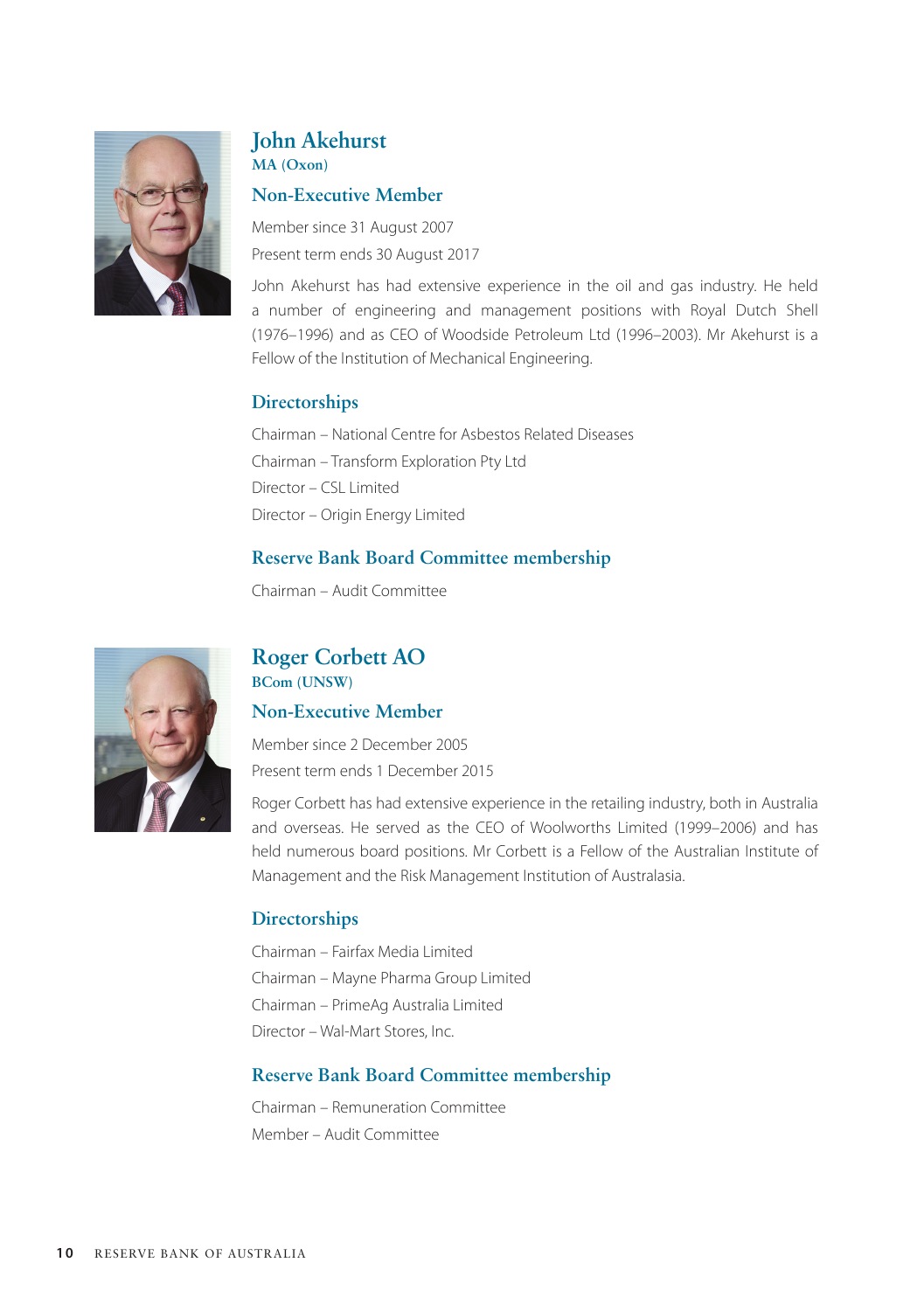

# **John Edwards BA (Sydney), MPhil, PhD (George Washington)**

#### **Non-Executive Member**

Member since 31 July 2011 Present term ends 30 July 2016

John Edwards brings a combination of business, academic and professional economic experience to the Board. He was Chief Economist for Australia and New Zealand for HSBC Bank for over a decade prior to taking the appointment of Executive Director of Economic Planning and Development for the Bahrain Economic Development Board (2009–2011).

#### **Other Roles**

Adjunct Professor – John Curtin Institute of Public Policy, Curtin Business School, Curtin University Adjunct Professor – University of Sydney School of Business Visiting Fellow – Lowy Institute for International Policy Member – Australian Workforce and Productivity Agency

#### **Reserve Bank Board Committee membership**

Member – Remuneration Committee



# **Kathryn Fagg**

**BE (Hons) (Queensland), MCom (Hons) (UNSW)**

#### **Non-Executive Member**

Member since 7 May 2013 Present term ends 6 May 2018

Kathryn Fagg has broad and diverse experience across a range of industries, having worked in senior executive roles at Linfox, BlueScope Steel and the ANZ Bank. Previously, she worked at McKinsey & Company after commencing her career as a petroleum engineer with Esso Australia. She has led businesses in Australia, New Zealand and Asia.

#### **Directorships**

Chair – Melbourne Recital Centre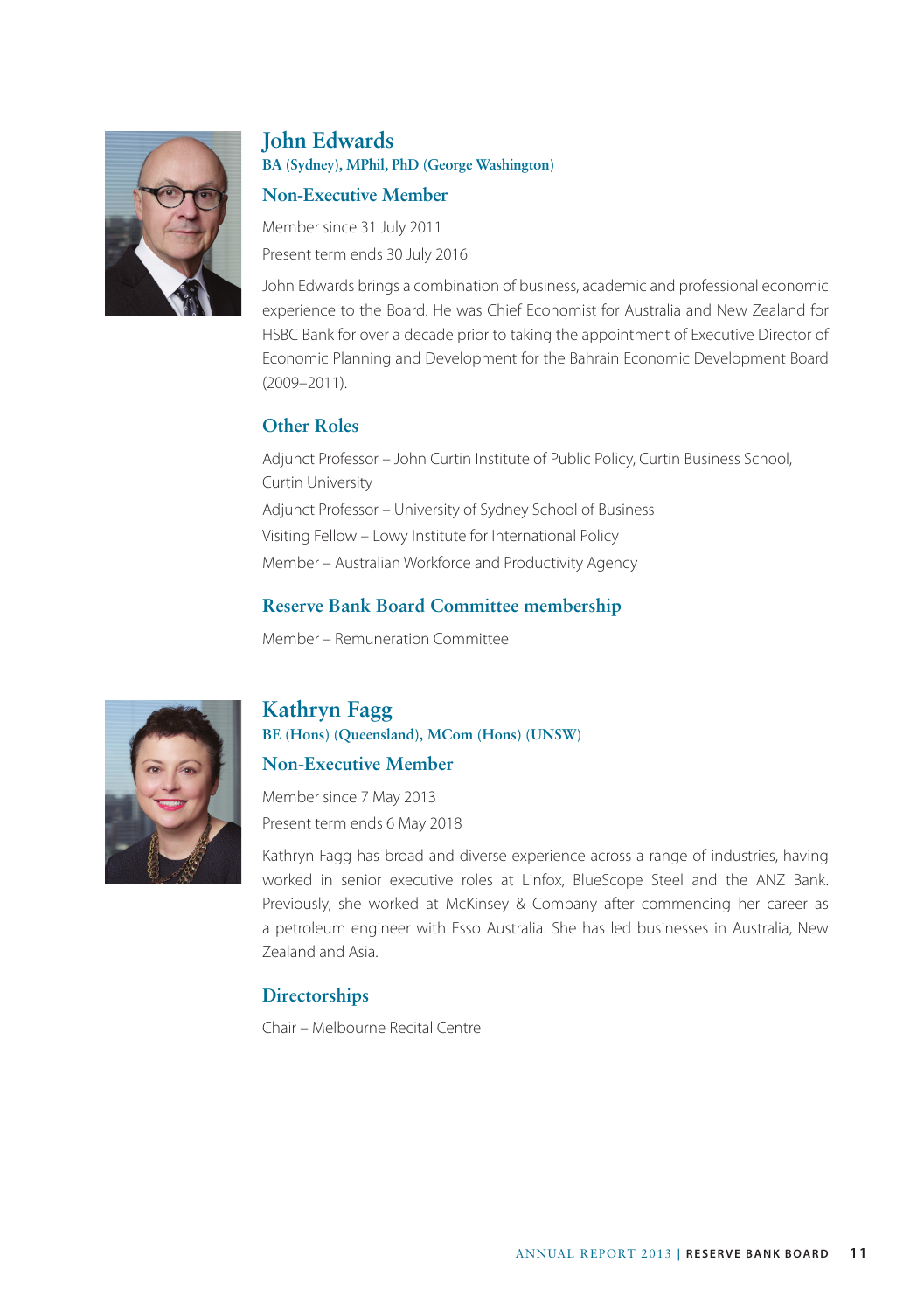

#### **Martin Parkinson PSM BEc (Hons) (Adelaide), MEc (ANU), MA, PhD (Princeton)**

#### **Ex Officio Member**

Secretary to the Treasury Member since 27 April 2011

Martin Parkinson was appointed Secretary to the Treasury in 2011. He was Secretary of the Department of Climate Change from its establishment in December 2007, and between 2001 and 2006 was Deputy Secretary of the Australian Treasury, with responsibility for domestic and international macroeconomic issues. In his Treasury career he has worked on issues including taxation policy, labour market and structural reform, and macroeconomic policy and forecasting.

#### **Other Roles**

Chair – Advisory Board of the Australian Office of Financial Management Member – Australia in the Asian Century Strategic Advisory Board Member – Council of Financial Regulators Member – Board of Taxation Member – Infrastructure Australia



#### **Heather Ridout AO BEc (Hons) (Sydney)**

#### **Non-Executive Member**

Member since 14 February 2012 Present term ends 13 February 2017

Heather Ridout has a strong understanding of public policy and of the manufacturing sector. Mrs Ridout was Chief Executive of the Australian Industry Group (2004–2012). Her previous appointments include key national policy-setting and consultative groups, including member of the Henry Tax Review panel, board member of Infrastructure Australia, member of the Prime Minister's Taskforce on Manufacturing and member of the Australian Workforce and Productivity Agency.

#### **Directorships**

Chair – AustralianSuper Trustee Board Director – Australian Securities Exchange Limited Director – Note Printing Australia Limited Director – Sims Metal Management Limited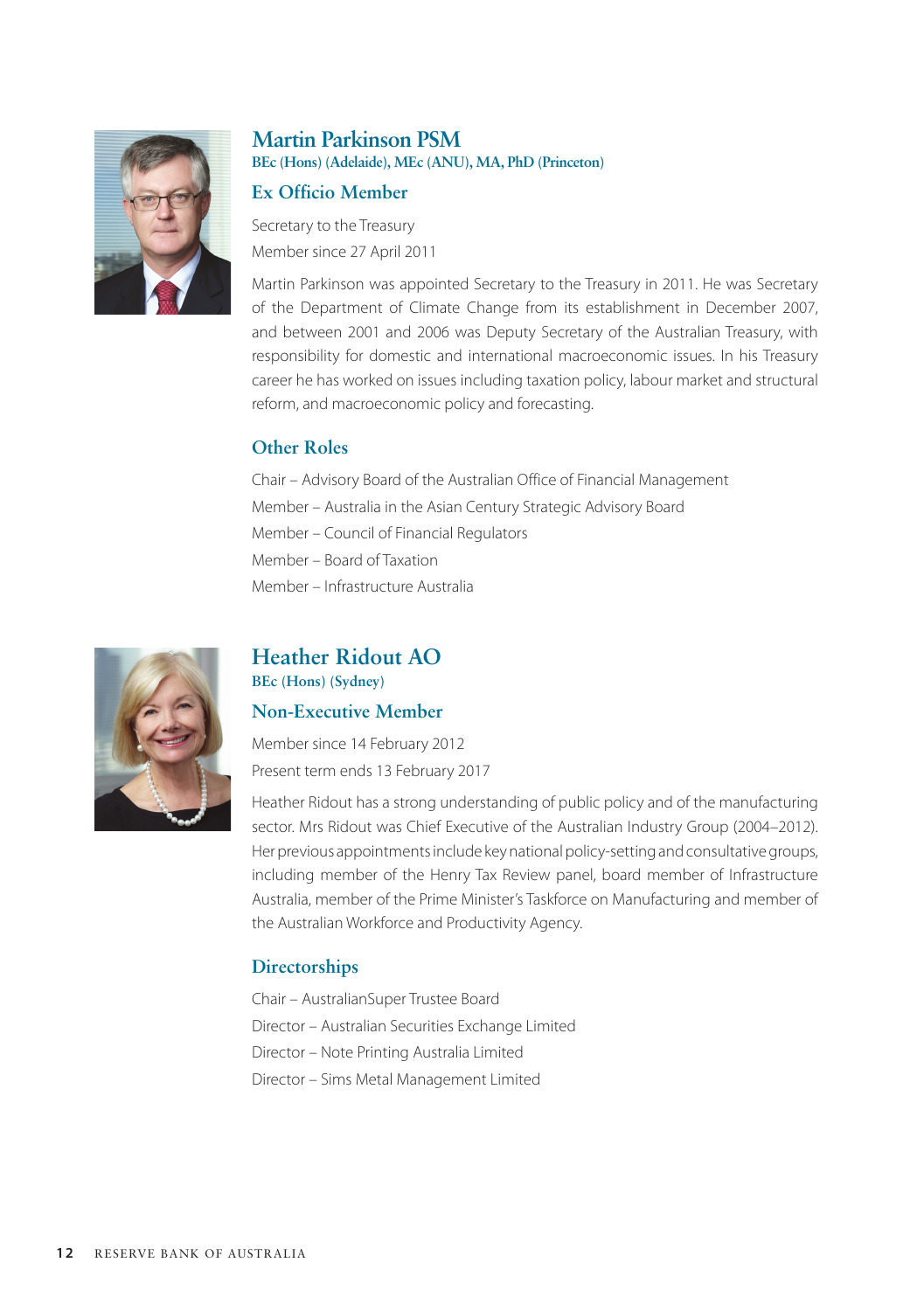

#### **Catherine Tanna LLB (Queensland)**

#### **Non-Executive Member**

Member since 30 March 2011 Present term ends 29 March 2016

Catherine Tanna has extensive experience in the resources sector with BG Group, Royal Dutch Shell and BHP Billiton. She held senior executive roles with responsibility for LNG, gas transmission and power-generation businesses across Africa, North Asia, Russia, North America, Latin America and Australia.

#### **Directorships**

Chairman – BG Australia Chair – Queensland 20 (Q20) Member – Australian G20 Business Body (B20) Member – Gold Coast 2018 Commonwealth Games Corporation Board

### **Reserve Bank Board Committee membership**

Member – Remuneration Committee